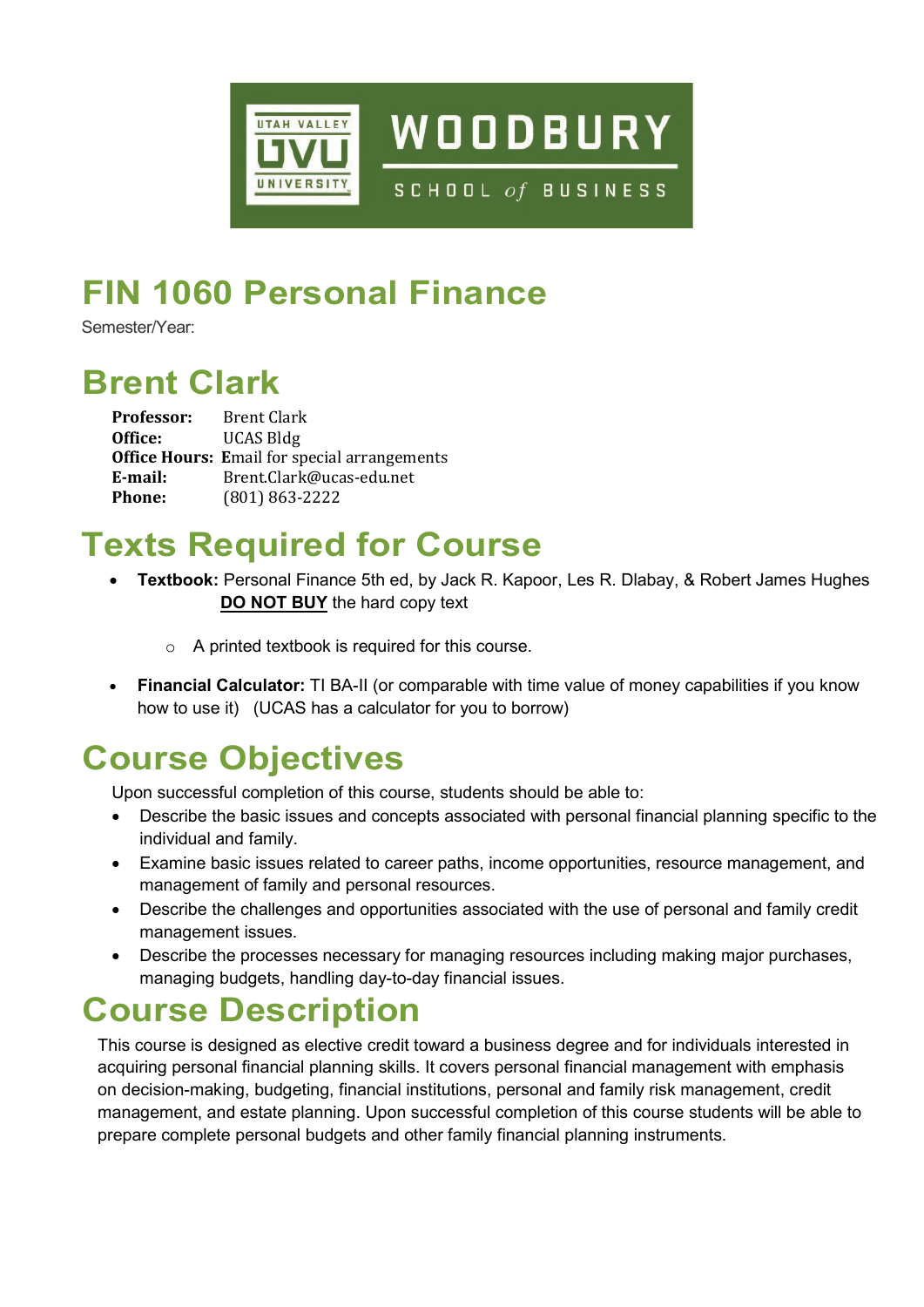## **Course Policies**

• **How this course works:** For each lesson students will read the outlined chapters from the text, participate in LearnSmart publisher activities, discuss topics from the lesson, take a quiz, and in some lessons also take a major exam. Over the semester, students will also complete several components of a Personal Financial Planning (PFP) Project.

### • **Submission and Grading Procedures:**

- o All assignments, discussions, and papers will be turned in electronically through Canvas.
- o I will make every attempt to respond to student emails within 48 hours. Please contact me with any questions throughout the semester through the Canvas Inbox. Additionally, I will make every attempt to have all assignments for each week graded within a week and will send an announcement in the course room when the grading is complete.
- **Cheating:** Any form of cheating or plagiarism will not be tolerated in my class and students will receive a failing grade for the course "E" in addition to being reported to the Student Conduct and Dispute Resolution office for recommendation of removal from the institution http://www.uvu.edu/studentconduct/faculty/cheating.html
- **Late Policy**: Please note, I do not accept late work UNLESS you have a medically documented illness and there are extenuating circumstances beyond the specified and assigned due dates. Documentation will need to be provided to your instructor in this instance.

#### • **Assignments and Assessments:**

- o *Discussions***:** Over the semester students will participate in 13 discussion topics. After reading the text or other on-topic sources, students will post their thoughts on the assigned discussion topic and post at least one significant comment to one of their classmates' first post. Initial posts should be posted by Wednesday with follow-up posts due by Sunday.
- o *Quizzes***:** Each lesson has a chapter quiz consistent of true false and multiple choice questions. You will have three opportunities to take each quiz and your highest score will be recorded. Quiz questions are randomly delivered from a larger pool of questions so every student will get a unique quiz. Quizzes are timed so you will need to come prepared. You may have time to look up some but not all answers.
- o *Personal Financial Plan (PFP) Project***:** The PFP Project is a series of assignments that build on one another and help you understand the various practices, tools, and strategies that go along with financial management. The assignments are due shortly after corresponding lessons are covered in the course. See assignments file for specific due dates.
- o *Exams***:** *Major exams cover particular chapters as indicated and again are true false and multiple choice style questions from the lesson quizzes. In addition to the Exams, there is one Time Value Money (TVM) Exam that consists of problem questions asking you to calculate TVM and define certain terms.*
- **Participation:** 
	- o Students are expected to participate on a regular basis and complete all assignments as required by the instructor. Students cannot miss more than 20% of class for the entire semester. Should a student miss more than 20%, they will receive an "E" for the course. Students who miss 18-19% of class will receive a letter drop for the course.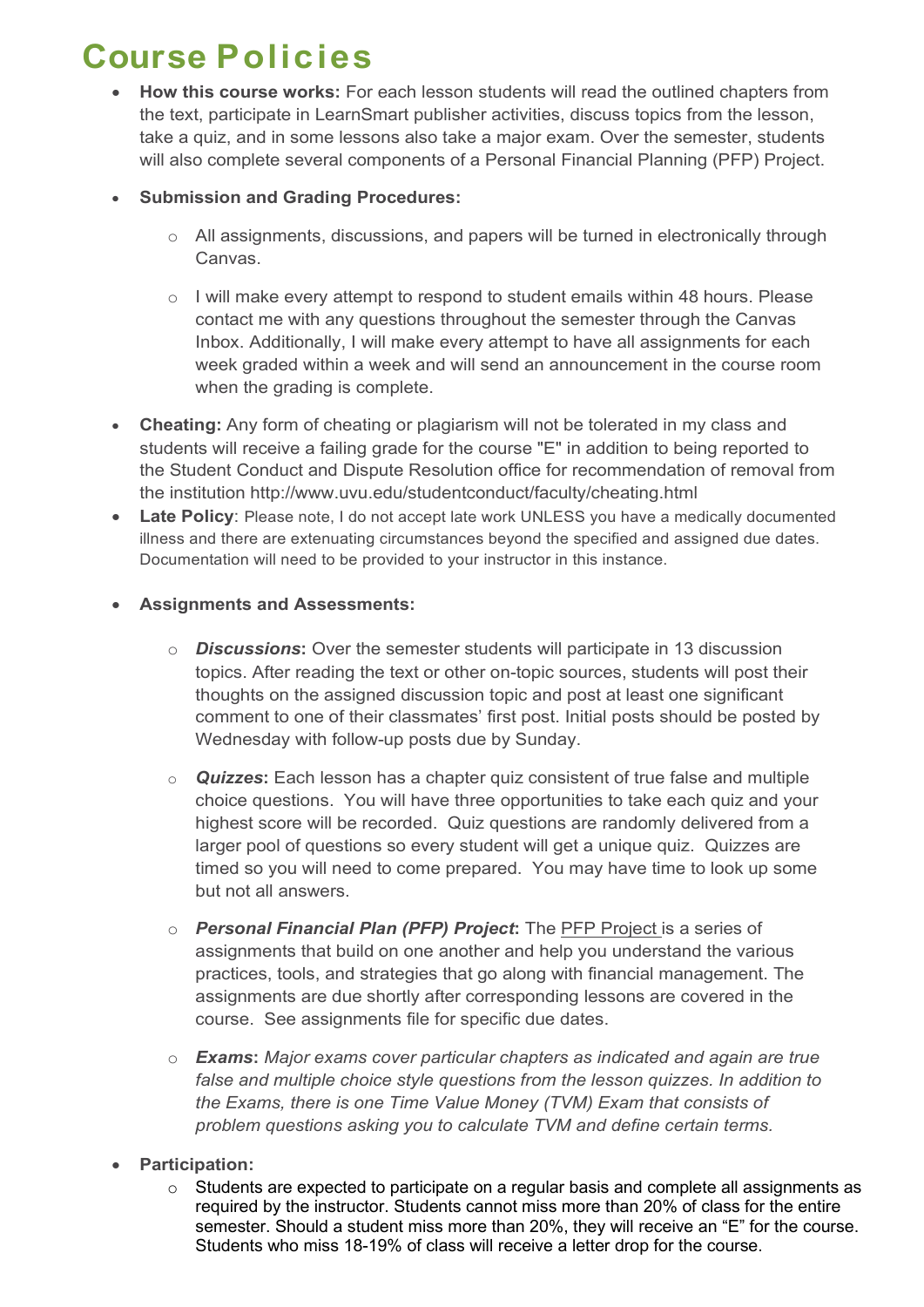$\circ$  It is the student's responsibility to participate on a good-faith basis that demonstrates the student's desire to be a genuine partner in the educational process. Instructors will keep an accurate record of participation. It is the responsibility of the student to know the policy and adhere to it. Final grades may be affected by excessive non-participation.

# **Grading**

Your course grade is based on the following weights and scale:

|                            | Weight |            | $[94 - 100]$               | C       |                            |
|----------------------------|--------|------------|----------------------------|---------|----------------------------|
| Assignments/RWC/EverFi.net | 35%    | А-         | $[90 - 94]$                | $c-$    | $[74 - 77]$<br>$[70 - 74]$ |
| Quizzes                    | 20%    | B+<br>в    | $[87 - 90]$<br>$[84 - 87)$ | D+<br>D | $[67 - 70]$<br>$[64 - 67)$ |
| Participation/SMG          | 15%    | в-<br>$C+$ | $[80 - 84]$<br>$[77 - 80]$ | D-<br>Е | $[60 - 64]$<br>$[0 - 60]$  |
| Exams                      | 30%    |            |                            |         |                            |
| Total                      | 100%   |            |                            |         |                            |

## **Schedule**

#### **SCHEDULE (May Change throughout the semester)**

| <b>Week</b>               | Lessons                                                                |
|---------------------------|------------------------------------------------------------------------|
| 1                         | L01 - Personal Financial Planning in Action                            |
| 2                         | L02 - Money Management Skills                                          |
| $\ensuremath{\mathsf{3}}$ | L03 - Taxes in Your Financial Plan                                     |
| 4                         | L04 - Financial Services: Savings Plans and Payment Accounts           |
| 5                         | L05 – Consumer Credit: Advantages, Disadvantages, Sources, and Costs   |
| 6                         | L06 - Consumer Purchasing Strategies and Wise Buying of Motor Vehicles |
| 7                         | L07 - Selecting and Financing Housing                                  |
| 8                         | L08 - Home and Automobile Insurance                                    |
| $\boldsymbol{9}$          | L09 - Life, Health and Disability Income Insurance                     |
| 10                        | L09 - Life, Health and Disability Income Insurance                     |
| 11                        | L10 - Investing Basics and Evaluating Bonds                            |
| 12                        | L11 - Investing in Stocks                                              |
| 13                        | L12 - Investing in Mutual Funds                                        |
| 14                        | <b>Thanksgiving Holiday!</b>                                           |
| 15                        | L13 - Retirement and Estate Planning                                   |
| 16                        | <b>Final Exam Week</b>                                                 |

#### **Further Instructions:**

Detailed course schedule for LearnSmart activities, discussions, quizzes, PFP projects, and exams will be provided on Canvas.

*Note: The instructor reserves the right to make changes to this syllabus during the semester. Any changes will be announced in class and posted in Canvas.*